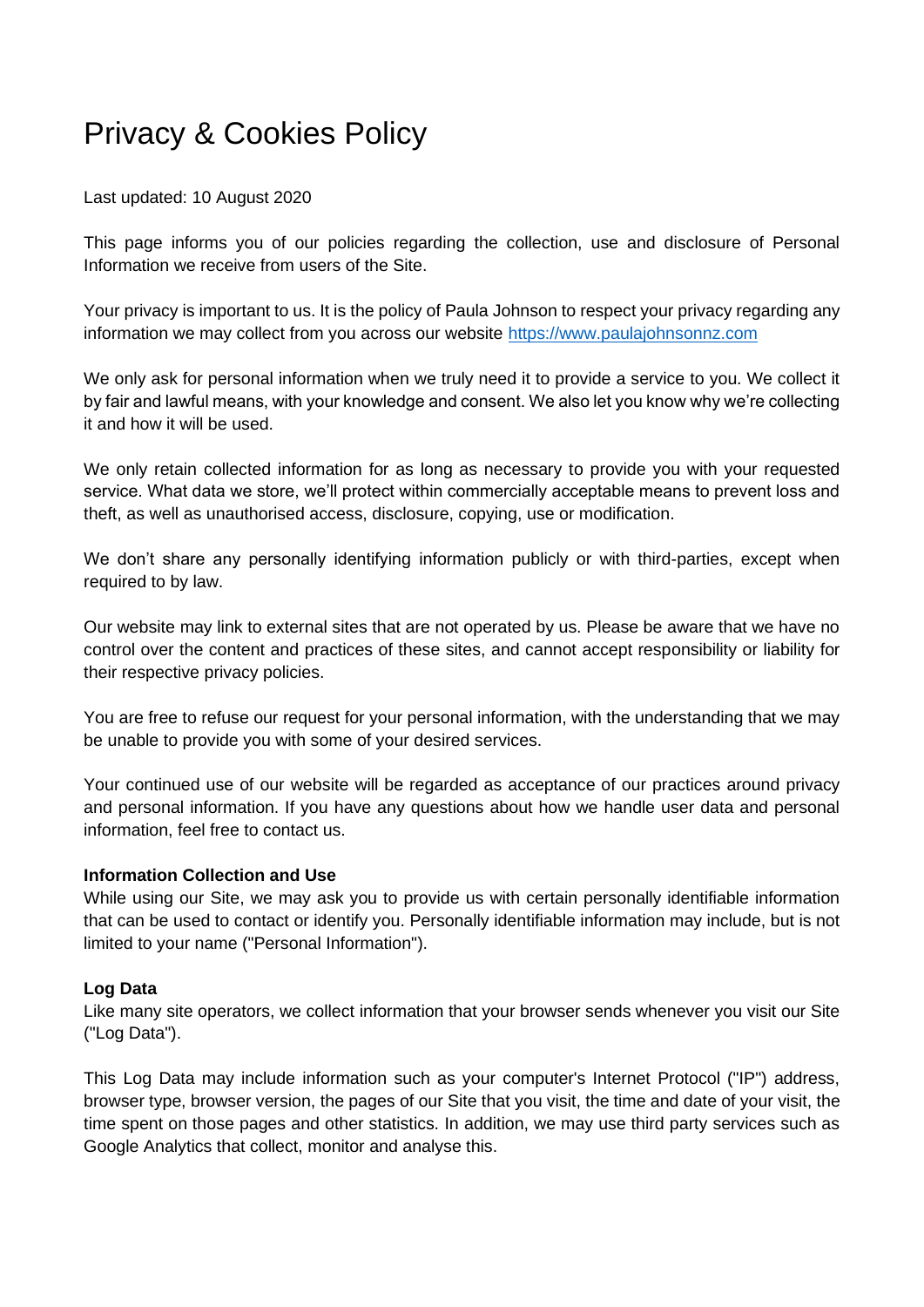## **Communications**

We may use your Personal Information to contact you with newsletters, marketing or promotional materials.

## **Cookies**

Cookies are files with small amount of data, which may include an anonymous unique identifier. Cookies are sent to your browser from a web site and stored on your computer's hard drive.

Like many sites, we use "cookies" to collect information. You can instruct your browser to refuse all cookies or to indicate when a cookie is being sent. However, if you do not accept cookies, you may not be able to use some portions of our Site.

#### **There are two types of cookies:**

Session (Transient) cookies: These cookies are erased when you close your browser, and do not collect information from your computer. They typically store information in the form of a session identification that does not personally identify the user.

Persistent (Permanent or Stored) cookies: These cookies are stored on your hard drive until they expire (i.e. they are based on a set expiration date) or until you delete them. These cookies are used to collect identifying information about the user, such as Web surfing behaviour or user preferences for a specific site.

[https://www.paulajohnsonnz.com](https://www.paulajohnsonnz.com/) is created and hosted on the Wix platform. Take a look at the table below to view which cookies Wix places on Wix sites:

| <b>Cookie name</b>                                                                | Life span            | <b>Purpose</b>                                             |
|-----------------------------------------------------------------------------------|----------------------|------------------------------------------------------------|
| svSession                                                                         | Permanent            | Communication between site<br>owner and visitor (Wix Chat) |
| hs                                                                                | Session              | <b>Security</b>                                            |
| <b>XSRF-TOKEN</b>                                                                 | Persistent<br>cookie | <b>Security</b>                                            |
| smSession                                                                         | Two weeks            | Identifies logged in site<br>members                       |
| TSxxxxxxxx (where x is replaced with a<br>random series of numbers and letters)   | Permanent            | <b>Security</b>                                            |
| TSxxxxxxxx_d (where x is replaced with<br>a random series of numbers and letters) | Permanent            | <b>Security</b>                                            |